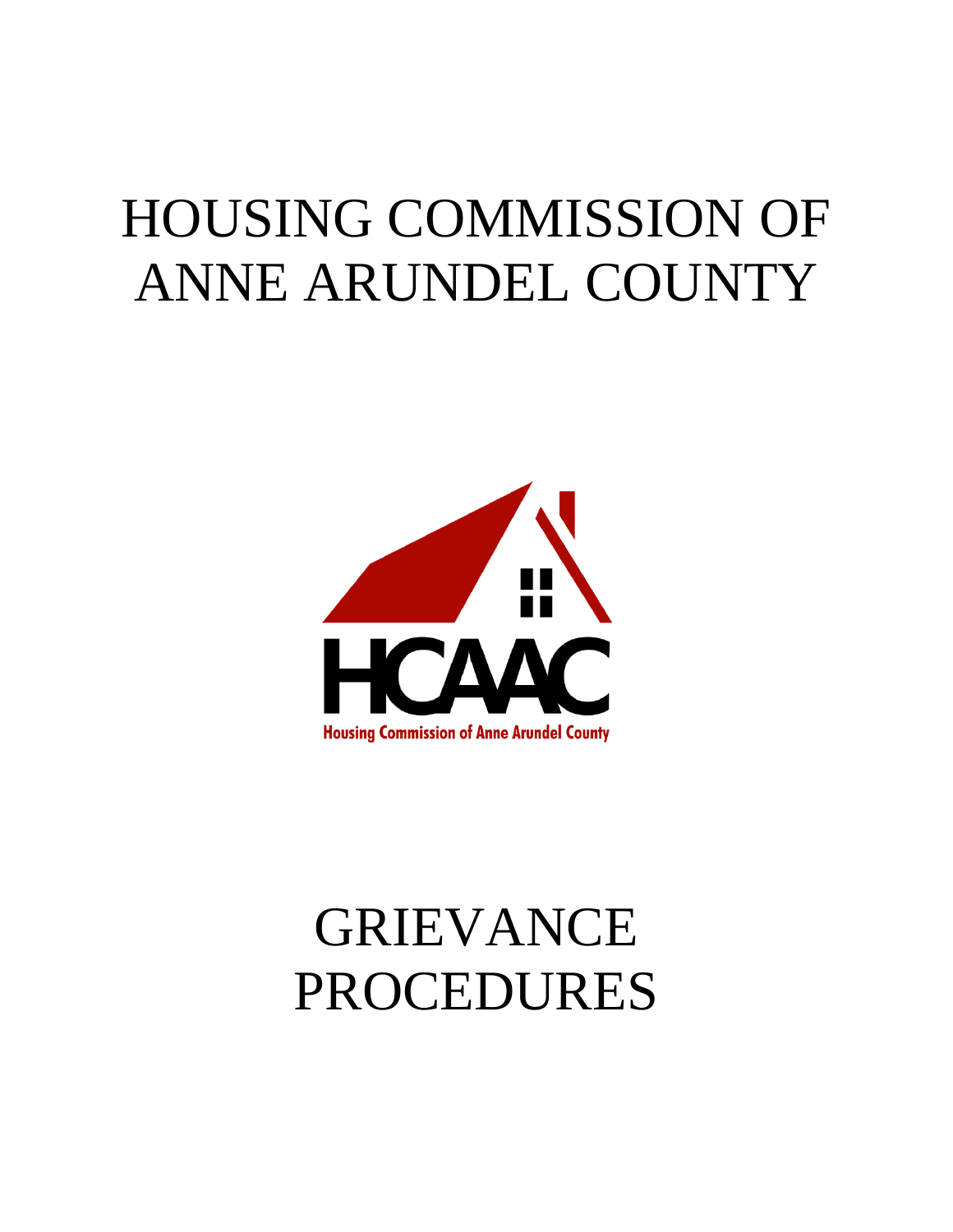

# **GRIEVANCE PROCEDURES OF THE Housing Commission of Anne Arundel County**

## **I. DEFINITION APPLICABLE TO THE GRIEVANCE PROCEDURE**

- A. GRIEVANCE: Any dispute which a Tenant may have with respect to a Commission action or failure to act in accordance with the individual Tenant's lease or Commission regulations which adversely affects the individual Tenant's rights, duties, welfare, or status.
- B. COMPLAINANT: Any Tenant (as defined below) whose grievance is presented to the Commission (at the central office or the development office) in accordance with the requirements presented in this procedure.
- C. ELEMENTS OF DUE PROCESS: An eviction action or a termination of tenancy in a State or local court in which the following procedural safeguards are required:
	- 1. Adequate notice to the Tenant of the grounds for terminating the tenancy and for eviction;
	- 2. Right of the Tenant to be represented by counsel;
	- 3. Opportunity for the tenant to refute the evidence presented by the Commission, including the right to confront and cross examine witnesses and to present any affirmative legal or equitable defense which the Tenant may have;
	- 4. A decision of the merits.
- D. HEARING OFFICER: A person selected in accordance with 24CFR § 966.55 and this procedure to hear grievances and render a decision with respect thereto.
- E. TENANT: The adult person (or persons) (other than a Live-in aide): (1) Who resides in the unit, and who executed the lease with the Commission as lessee of the dwelling unit, or, if no such person now resides in the unit, (2) Who resides in the unit, and who is the remaining head of the household of the Tenant family residing in the dwelling unit.

### **II. APPLICABILITY OF THIS GRIEVANCE PROCEDURE**

In accordance with the applicable Federal regulation (24CFR § 966.50) this grievance procedure shall be applicable to all individual grievances (as defined in Section I above) between Tenant and the Anne Arundel County Housing Commission hereinafter referred to as "PHA" with the following two exceptions:

A. Because HUD has issued a due process determination that the law of the State of Maryland required that Tenant be given the opportunity for a hearing in court which provides the basic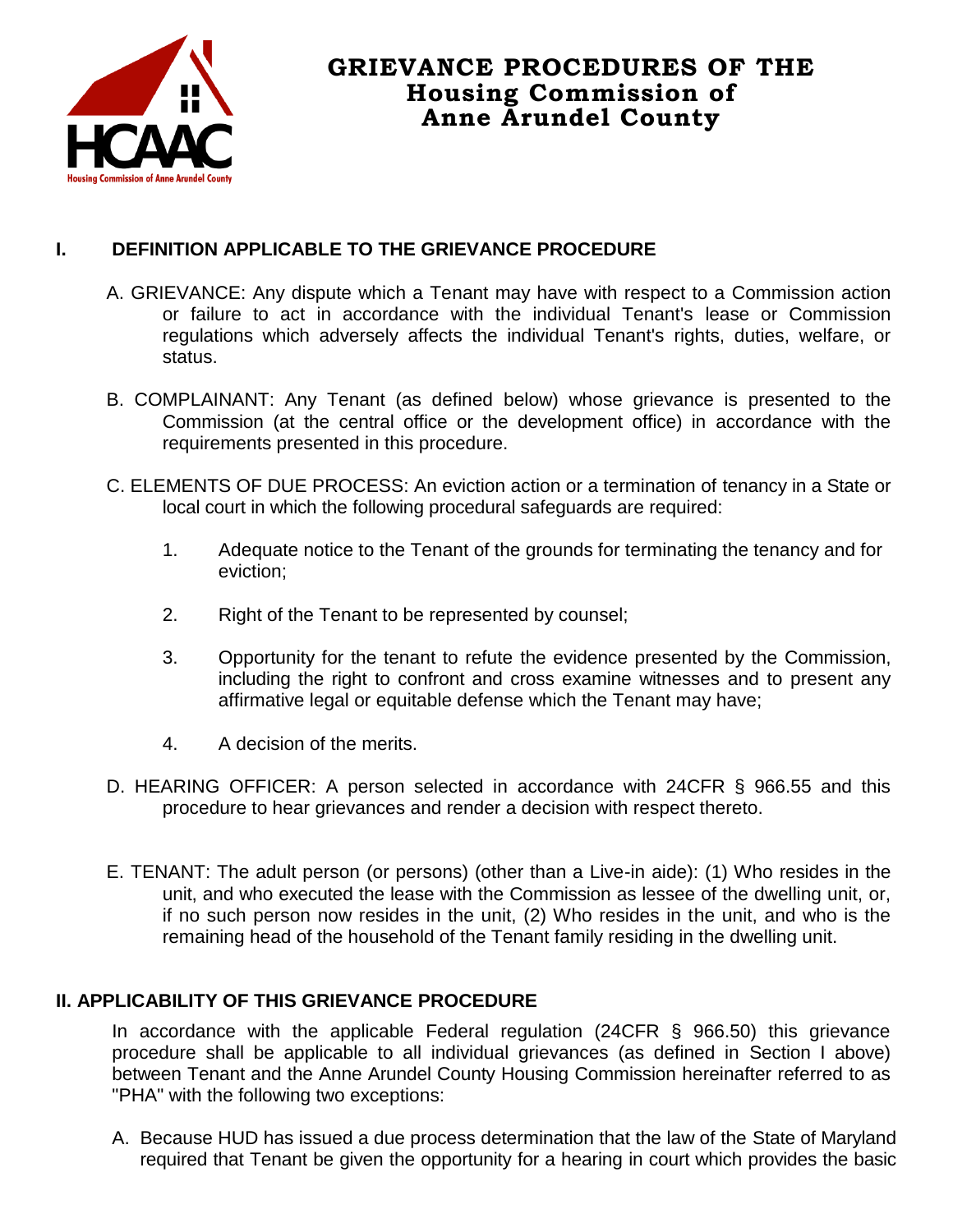elements of due process (as defined above) before eviction from the dwelling unit, the grievance procedure shall not be applicable to any termination of tenancy or eviction that involves:

- 1. Any criminal activity that threatens the health, safety, or right to peaceful enjoyment of the premises of other residents or employees of the PHA, or
- 2. Any drug-related criminal activity on or near such premises.
- B. The PHA grievance procedure shall not be applicable to disputes between Tenants not involving the PHA or to class grievances. The grievance procedure is not intended as a forum for initiating or negotiating policy changes between a group or groups of tenants and the PHA's Board of Commissioners.

This grievance procedure is incorporated by reference in all Tenant dwelling leases.

Any changes proposed in this grievance procedure must provide for at least 30 days' notice to Tenants, setting forth the proposed changes and providing an opportunity to present written comments. Comments submitted shall be considered by the PHA before any revisions are made to the grievance procedure.

#### **C. ESCROW DEPOSIT REQUIRED FOR A HEARING INVOLVING RENT**

Before a hearing is scheduled in any grievance involving the amount of rent which the PHA claims is due under this lease, the complainant shall pay to the PHA or its attorney an amount equal to the rent and other amounts due and payable as of the first of the month preceding the month in which the act or failure to act took place. The complainant shall, thereafter, deposit the same amount of the monthly rent due in an escrow account monthly until the complaint is resolved by decision of the hearing officer. The PHA acknowledges that should the rent be zero monthly that the other amounts due are still payable.

#### **III. INFORMAL SETTLEMENT OF A GRIEVANCE**

Any grievance may be personally presented orally or in writing, to the PHA's central office or the Management office of the development in which the complainant resides **within ten (10) business days of the date that is on the letter.** Grievances received by the PHA's central office will be referred to the person responsible for the management of the development in which the complainant resides.

As soon as the grievance is received, it will be reviewed by the management office of the development to be certain that neither of the exclusions in paragraphs I I.A or II.B above applies to the grievance. Should one of the exclusions apply, the complainant will be notified in writing that the matter raised is not subject to the PHA's grievance procedure, with the reason therefor.

If neither of the exclusions cited above apply, the complainant will be contacted to arrange a mutually convenient time **within ten (10) business days** to meet so the grievance may be discussed informally and settled without a formal hearing. At the informal hearing, the complainant will present the grievance and the person in charge of the management office will attempt to settle the grievance to the satisfaction of both parties.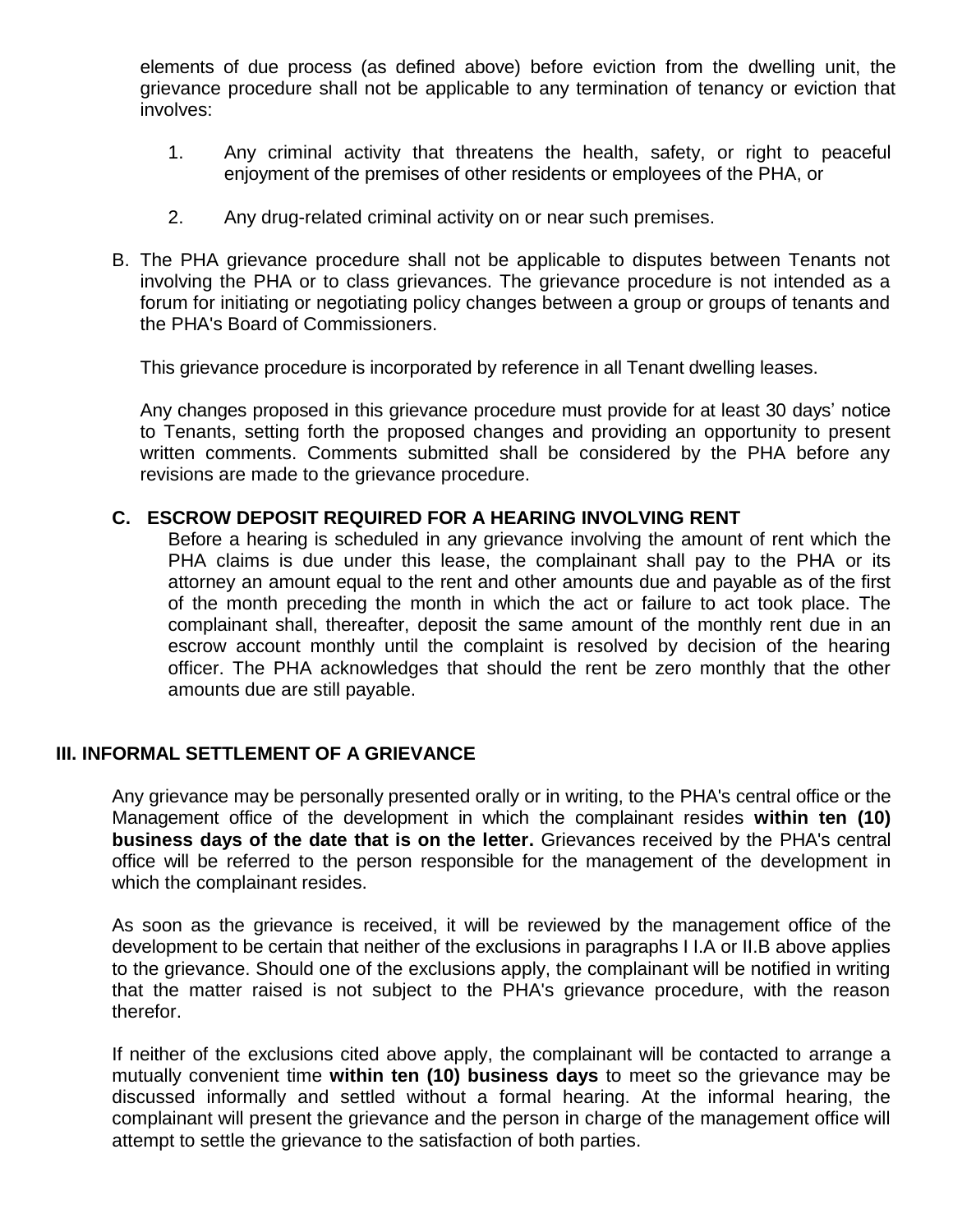**Within five (5) business days** following the informal hearing, the PHA shall prepare and either give or mail to Tenant a notice of determination that must specify the names of the participants, the dates of meeting, the nature of the proposed disposition of the complaint, and the specific reasons therefore, and shall specify the procedures by which a formal hearing under this procedure may be obtained if the complainant is not satisfied. A copy of this notice of determination shall also be placed in Tenant's file.

#### **IV. FORMAL GRIEVANCE HEARING**

If the complainant is dissatisfied with the settlement arrived at in the informal hearing, the complainant may personally present orally or in writing a request for a hearing to the Management office of the development where Tenant resides **no later than five (5) business days of the date of the notice of determination of the informal hearing.** A receipt signed by the complainant or a return receipt for delivery of certified mail, whether or not signed, will be sufficient proof of time of delivery for the summary of the informal discussion.

The written request shall specify:

- The reason for the grievance;
- The action of relief sought from the PHA; and
- Several dates and times **in the following ten (10) business days** when the complainant can attend a grievance hearing.

If the complainant requests a hearing in a timely manner, the PHA shall schedule a hearing on the grievance at the earliest time possible for the complainant, PHA and the hearing officer **in most instances no later than ten (10) business days** after the PHA received the complainant's request.

If the complainant fails to request a hearing within five business days after receiving the notice of determination of the informal hearing; the PHA's decision rendered at the informal hearing becomes final and the PHA is not obligated to offer the complainant a formal hearing unless the complainant can show good cause why he failed to proceed in accordance with this procedure.

Failure to request a grievance hearing does not affect the complainant's right to contest the PHA's decision in a court hearing.

#### **V. SELECTING THE HEARING OFFICER**

A grievance hearing shall be conducted by an impartial person or persons appointed by the PHA to sit as the hearing officer. The Housing Commission will solicit qualified applicants from professional individuals or firms to conduct grievances requested by residents in the Commission's federally assisted housing programs.

The Hearing Officer will be under contract with the Housing Commission based upon the federal procurement process.

A. Once a potential hearing officers is selected by the PHA , the PHA will consult with the resident organizations. Written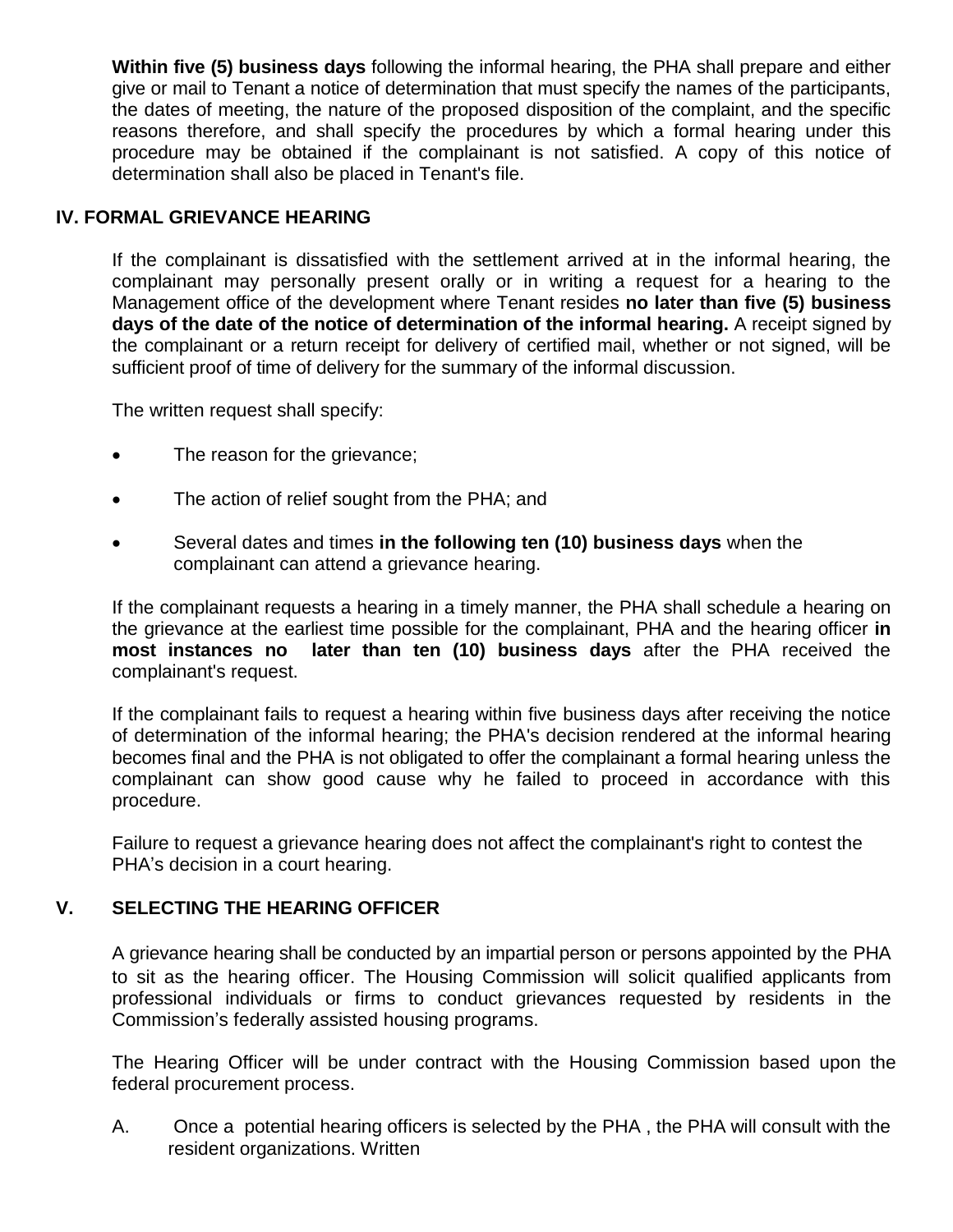comments from the organizations shall be considered by the PHA before they are appointed as hearing officer.

B. When the comments from resident organizations have been received and considered, the nominees will be informed that they are the PHA's official grievance hearing members. The PHA will subsequently contact panel members in random order to request their participation as hearing panel members or hearing officers.

#### **VI. ESCROW DEPOSIT REQUIRED FOR A HEARING INVOLVING RENT**

Before a hearing is scheduled in any grievance involving the amount of rent which the PHA claims is due under this lease, the complainant shall pay to the PHA an amount equal to the rent due and payable as of the first of the month preceding the month in which the act or failure to act took place. The complainant shall, thereafter, deposit the same amount of the monthly rent in an escrow account monthly until the complaint is resolved by decision of the hearing officer of hearing panel. This requirement will not be waived by the PHA.

#### **VII. SCHEDULING HEARINGS**

When a complainant submits a timely request for a grievance hearing, the PHA will schedule the hearing within the following ten (10) business days on one of the dates and times indicated by the complainant.

Once the hearing officer has agreed upon the hearing date and time, the complainant, and the manager of the development in which the complainant resides, shall be notified in writing. Notice to the complainant shall be in writing, either personally delivered to complainant or sent by mail, return receipt requested. One postponement may be granted for good cause and if proper notice was followed.

The written notice will specify the time, place, and procedures governing the hearing.

#### **VIII. PROCEDURES GOVERNING THE HEARING**

The hearing shall be held before a hearing officer as described above in Section VII. The complainant shall be afforded a fair hearing, which shall include:

A. The opportunity to examine before the hearing any PHA documents, including records and regulations, that are directly relevant to the hearing. Hearings will not be delayed to allow for review of documents, the request must presented in advance.

The Tenant shall be allowed to copy any such document at the Tenant's expense. If the PHA does not make the document available for examination upon request by the complainant, the PHA may not rely on such document at the grievance hearing.

HCAAC has the right to examine documents that will be presented by Tenant, counsel or other person chosen as Tenant's representative prior to the hearing.

- B. The right to be represented by counsel or other person chosen as the Tenant's representative and to have such person make statements on the Tenant's behalf.
- C. The right to a private hearing unless the complainant requests a public hearing. The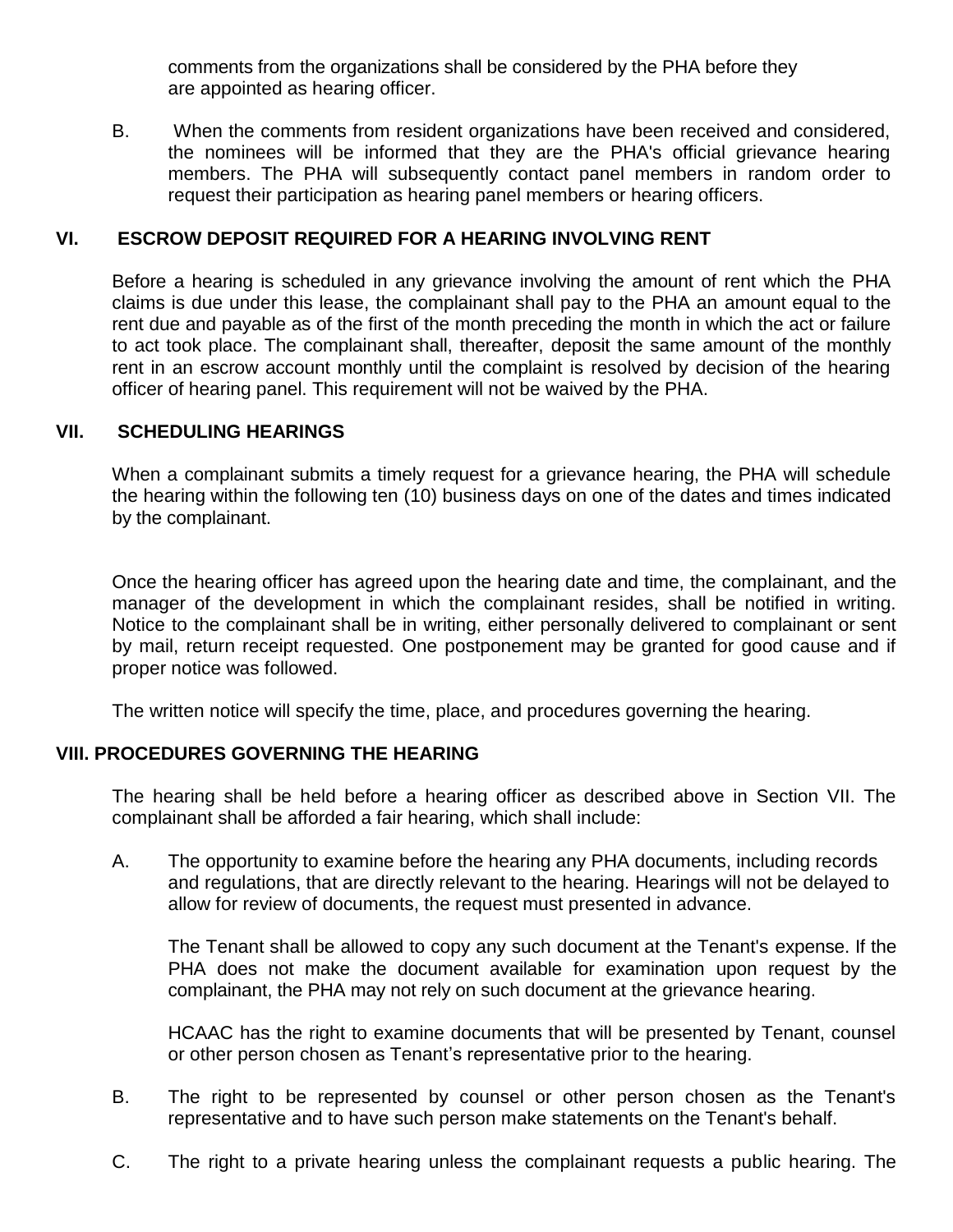right to present evidence and arguments in support of the Tenant's complaint to controvert evidence relied on by the PHA or project management, and to confront and cross examine all witnesses upon whose testimony or information the PHA or project management relies; and

D. A decision based solely and exclusively upon the fact presented at the hearing.

The hearing officer may render a decision without proceeding with the hearing if they determine that the issue has been previously decided in Tenant's favor in another proceeding.

At the hearing, the complainant must first make a showing of an entitlement to the relief sought and, thereafter, the PHA must sustain the burden of justifying the PHA action or failure to act against which the complaint is directed.

The hearing shall be conducted informally by the hearing officer. Oral or documentary evidence pertinent to the facts and issues raised by the complaint may be received without regard to admissibility under the rules of evidence applicable to judicial proceedings.

The hearing officer shall require the PHA, the complainant, counsel and other participants, or spectators to conduct themselves in an orderly fashion. Failure to comply with the directs of the hearing officer to obtain order may result in exclusion from the proceedings or in a decision adverse to the interests of the disorderly party and granting or denial of the relief sought, as appropriate.

The complainant or the PHA may arrange in advance, and at expense of the party making the arrangement, for the recording of and a transcript of the hearing. Any interested party may purchase a copy of such transcript.

Upon actual or constructive knowledge by the PHA of a disability by the tenant/applicant the PHA must provide reasonable accommodation for person with disabilities to participate in the hearing. Reasonable accommodation may include qualified sign language interpreters, readers, accessible locations, or attendants. If the Tenant is visually impaired, any notice to the Tenant which is required under this procedure must be in an accessible format.

The Hearing Officer is responsible for conducting fair hearings and rendering fair and reasonable decisions based upon the evidence introduced at each hearing as it applies to the law and HCAAC's Admission and Continued Occupancy Policy.

#### **IX. FAILURE TO APPEAR AT THE HEARING**

If the complainant or the PHA fails to appear at the scheduled hearing. the hearing officer may make a determination to postpone the hearing to a date within the next **five (5) business days,** or may make a determination that the party has waived their right to a hearing.

Both the complainant and the PHA shall be notified in writing of the determination by the hearing officer. A determination that the complainant has waived his right to a hearing shall not constitute a waiver of any right the complainant may have to contest the PHA's disposition of the grievance in court.

### **X. DECISION OF THE HEARING OFFICER**

The hearing officer shall prepare a written decision, with the reasons for the decision **within**